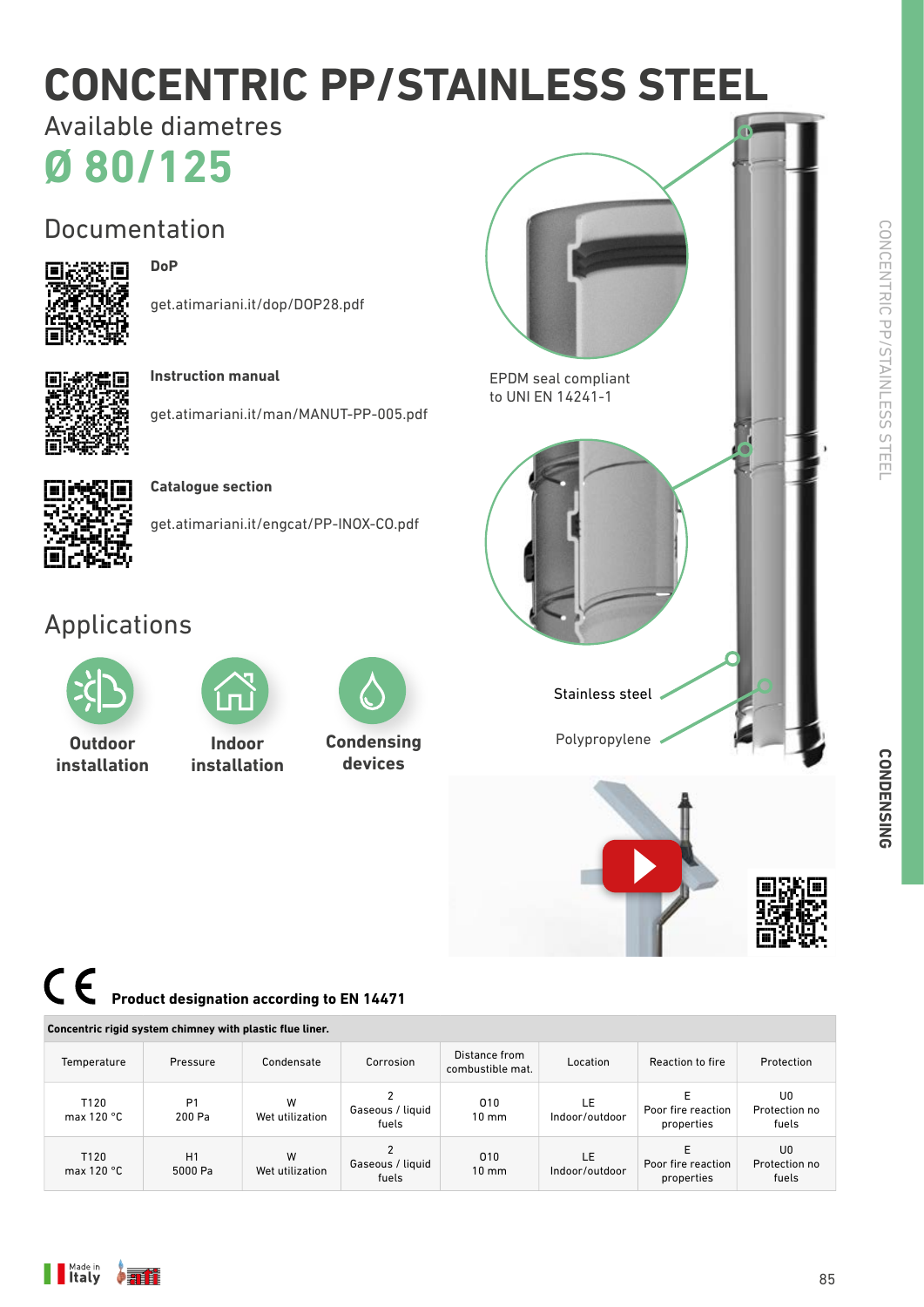

#### **Extension**

| Dim.      | 250 mm     | 500 mm     | 1000 mm    | 2000 mm    |
|-----------|------------|------------|------------|------------|
| Cod.      | WXPX812025 | WXPX812050 | WXPX812100 | WXPX812200 |
| Note      |            |            |            |            |
| Pcs.      |            |            |            |            |
| $E/pcs$ . | € 26.70    | € 37.90    | € 53.50    | €94.60     |



#### **Black tile**

**NEW**

| Dim.      | $500 \times 500$ mm                  |
|-----------|--------------------------------------|
| Cod.      | N5-TA                                |
| Note      | $5^\circ$ - 30 $^\circ$ pitched roof |
| Pcs.      |                                      |
| $E/pcs$ . | € 31.40                              |



#### **Black tile**

| Dim.      | $450 \times 450$ mm                      |
|-----------|------------------------------------------|
| Cod.      | <b>N5-TA50</b>                           |
| Note      | $25^{\circ}$ - $50^{\circ}$ pitched roof |
| Pcs.      |                                          |
| $E/pc$ s. | €45.70                                   |



#### **Black tile**

| Dim.      | 408 x 408 mm         |
|-----------|----------------------|
| Cod.      | <b>N5-TA13</b>       |
| Note      | rigid for flat shaft |
| Pcs.      |                      |
| $E/pc$ s. | €45.70               |





#### **Title Ø125 in aluminium**

| Dim.      | $500 \times 500$ mm               |  |
|-----------|-----------------------------------|--|
| Cod.      | A5-TA                             |  |
| Note      | mouldable aluminium for flat roof |  |
| Pcs.      |                                   |  |
| $E/pc$ s. | € 28.30                           |  |
|           |                                   |  |



#### **Bend**

| Dim.      | 45°       |  |
|-----------|-----------|--|
| Cod.      | WXPX81245 |  |
| Note      |           |  |
| Pcs.      |           |  |
| $E/pc$ s. | €49.00    |  |



#### **Roof terminal**

| Dim.      | 290 mm    |
|-----------|-----------|
| Cod.      | WXPX81234 |
| Note      |           |
| Pcs.      |           |
| $E/pcs$ . | € 122.40  |



#### **Bend**

| Dim.      | 90°       |  |
|-----------|-----------|--|
| Cod.      | WXPX81290 |  |
| Note      |           |  |
| Pcs.      | 1         |  |
| $E/pcs$ . | € 62.30   |  |



#### **Bend**

| Dim.      | $30^\circ$ |
|-----------|------------|
| Cod.      | WXPX81230  |
| Note      |            |
| Pcs.      |            |
| $E/pc$ s. | €46.70     |



#### **T element**

| Dim.      | 250 mm    |
|-----------|-----------|
| Cod.      | WXPX81270 |
| Note      |           |
| Pcs.      | 1         |
| $E/pcs$ . | €98.00    |